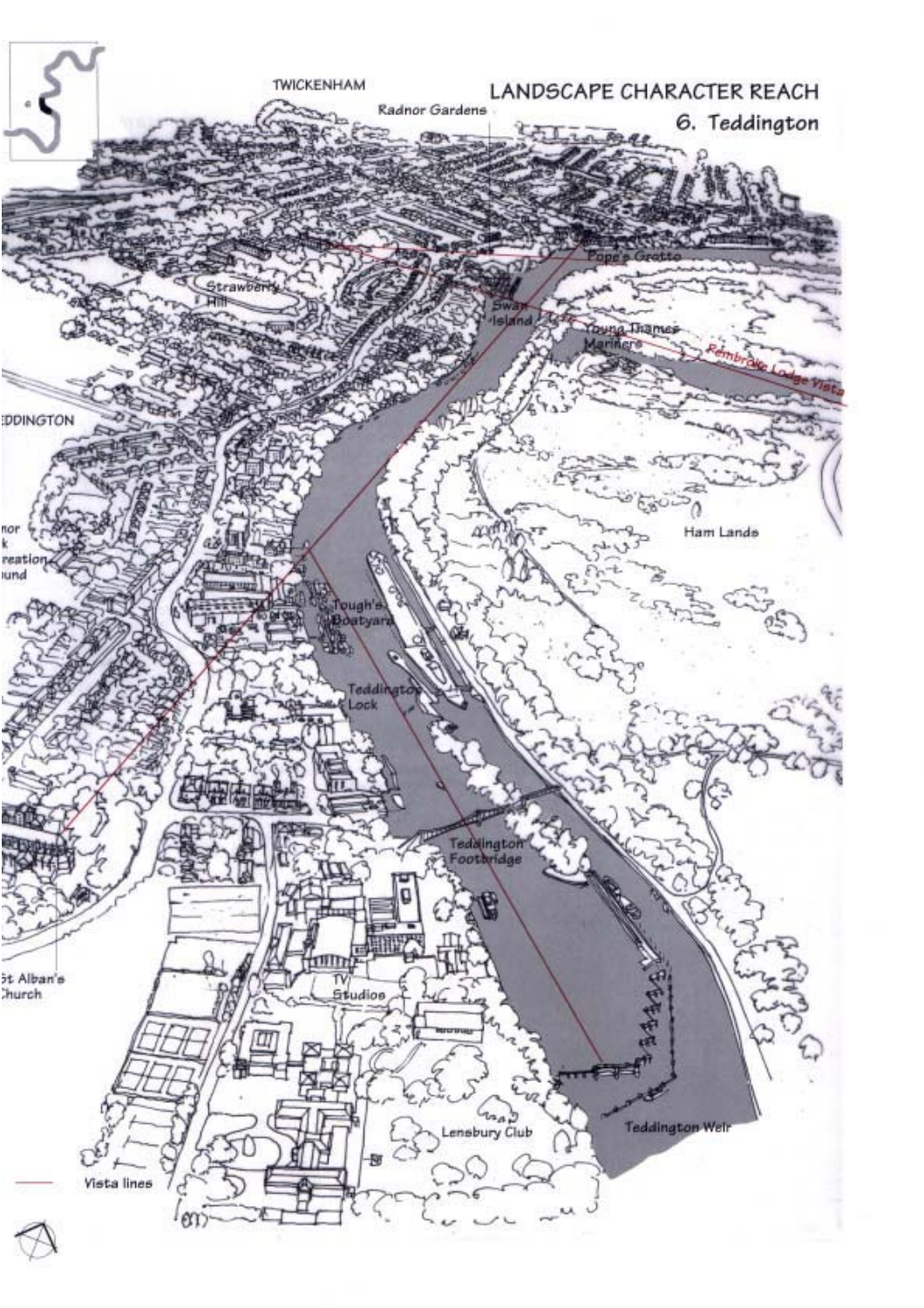

The obelisk marking the boundary between the PLA and NRA jurisdictions



Strawberry Hill by Farington with Horace Walpole's view open down to the river

## **LANDSCAPE CHARACTER**

The Teddington Reach is characterised by boatyards and river works interspersed with housing, opposite the wild open space of Ham Lands.

Downstream from **Teddington Weir** the Thames is tidal. Lock works, slipways, docked vessels and boatyards bring the reach alive. The turbulent pool beneath the weirs contrasts with the calmness of the lock where the still water is manipulated from the manicured lawns of the lock-keeper's cottage.

The Weir is enclosed by the footbridge and the island and riverbank trees, which help to screen the Thames Television Studios and Lensbury Club. The brightly painted suspension footbridge is a popular feature with good views of the Weir, Tough's Boatyard and the fishermen drinking at the end of the Anglers' garden. Just below the Lock on the Surrey bank, an obelisk marks the beginning of the Port of London jurisdiction, taking over from the National Rivers Authority which manages the river upstream to the source.

Tough's is the most famous of the **boatyards** to survive on this stretch, the peeling paint and ramshackle sheds, combining with the boats under construction and repair to create a scene of lively river interest and activity. Boat repairs at Ferry Road and Swan Island extend the character throughout the reach.

Between the boatyards, the Middlesex bank has gradually been infilled with **private houses** and 4-storey blocks of flats, sealing Twickenham Road off from the river. Many of the houses are set between 30 and 50 metres back from the water behind mature garden trees. Where the houses are built of brick and tiled, they recede beneath the shade of the trees. White stucco houses with bright orange roofs in treeless gardens are more prominent in the landscape. Garden banks are generally sheet-piled with private cruisers moored at the river's edge.

The only window from the Twickenham Road to the river along this reach is provided by **Manor Road Recreation Ground**. The Park has some fine mature horse chestnuts, but the close-mown grass and children's dog-free pen do not make the most of the riverside situation.

**Strawberry Hill**, painted by Farington with a foreground of grazed meadows running down to the river, is now cut off from the water by housing developments. A narrow glimpse of the water can still just be seen across Radnor Gardens from Horace Walpole's bedroom. Walpole's gardens have fallen into decay and his Chapel in the Wood today sits on the edge of a car park. Strawberry Hill, extended by the Waldegraves, now forms part of St Mary's College, but Walpole's original House is currently empty and its future use and public access are being reviewed by the College. Should the funds be raised, there is now a unique opportunity to restore the setting and contents of one of the most significant villas along the Thames, possibly in combination with the neighbouring Radnor Gardens and Pope's Grotto (see Reach 7). The historic connection between Waldegraves and the Russells at Pembroke Lodge is retained in the view from Strawberry Hill tower.

Long views from Twickenham and Radnor Gardens look south up the reach to Tough's Boatyard and beyond to the roof of **St Alban's Church**. The Church has recently been restored and the distinctive green of the copper roof will reappear as the new roof oxidises. Views from Teddington look southeast up the reach, under the footbridge to the weir.

On the Surrey side, **Ham Lands** provides a complete contrast with the Middlesex bank. The wild open space stretches right round the bend in the river to Ham House and Petersham Meadow, creating one of the most rural parts of the Thames through London. The edges of the area are gradually becoming wooded and managed as coppice with standards and the river banks are gently sloped with gravel beaches or vegetated granite sets. In places the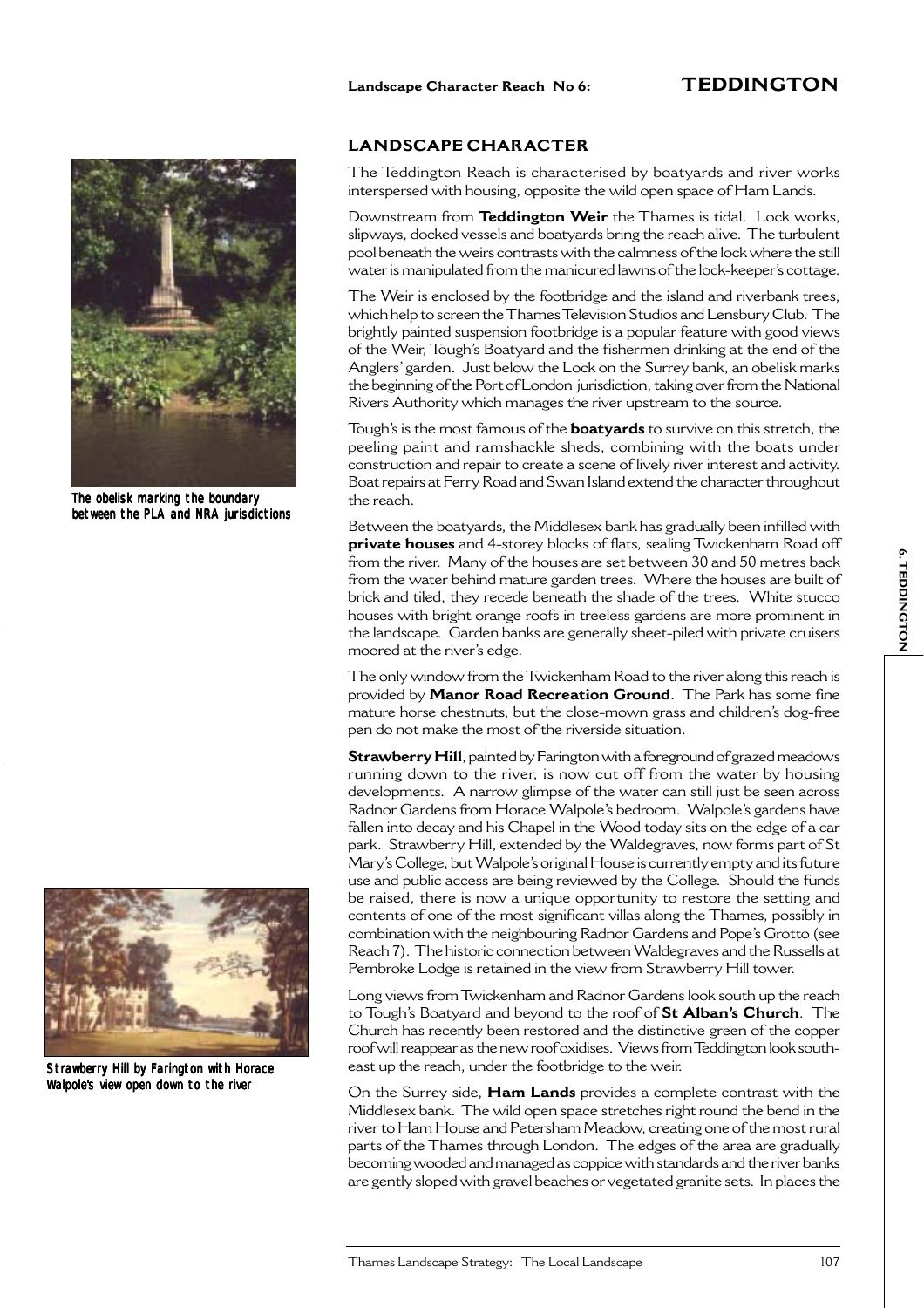banks have eroded and need repair and scrub has grown up between the towpath and the river and should be cut back, but on the whole the effect is natural and pleasing.

The **Thames Young Mariners**' Base uses an unfilled section of gravel workings within Ham Lands. The still waterbody, gradually becoming surrounded by trees, is well-screened from the river and the lock connection is relatively discreet.

## **HISTORICAL BACKGROUND**

Teddington's name probably derives from the 'tun' of Tudda's people rather than the more appealing '*tide's end town*'. There is no Domesday entry for Teddington and the first direct evidence of the name is in 1100. In the 13th century the manor gained independence from the parish of Staines, but it was in the possession of Westminster Abbey when granted to Henry VIII to become part of the honour of Hampton Court. Even after Teddington had been alienated in 1603, the office of bailiff and collector was connected with Hampton Court.

Between the 17th and 19th centuries **Teddington**, although never as fashionable as Twickenham, attained a certain popularity with the gentry: Paul Whitehead, poet laureate, the architect Henry Flitcroft and Walpole's friend the artist Richard Bentley are all buried in St Mary's church. Nearly all the houses of the gentry however have now been pulled down - Teddington Grove built by William Chambers for Moses Frankes in about 1765, with Chambers' greenhouse and garden temple; Udney House of c1790 with its Robert Adam picture gallery, demolished as early as 1825; Bushey Villa possibly by Stephen Wright. By the 18th century, the High Street was lined with houses, communications having been improved by the turnpiking of the Twickenham road in 1767. However until the 19th century, Teddington remained an isolated agricultural community, with Hounslow Heath to the east, the river to the west and its great open fields to the north and south.

There has been a weir at Teddington since at least 1345, but the present **lock** was built in 1812. The weir marks the end of the tidal reach of the river. The 1812 structure was one of several built on Rennie's recommendation to improve the notoriously bad navigation. The present enormous barge lock and tiny skiff lock were built in 1950.

**Suburban development** followed the arrival of the London and Southwestern and the Thames Valley Railways in 1863-64. After that, Teddington's population grew enormously, from 1,183 in 1861, to 14,037 by 1901. Development spread rapidly with Upper Teddington west of the station, and southwards from Fulwell station to join up with the slightly earlier New Hampton. Along with New Found Out in the south, the new settlements built a church, a cottage hospital, a hotel, shops, and a town hall with ballroom and theatre.

Although it brought these amenities, the suburban expansion did not include any new **industries**. As early as 1746 there seems to have been a linenbleaching works between the north of Broom Road and the river. By 1831 the parish contained '*the largest and most complete establishment ...in the kingdom*' for wax-bleaching and candle-making. This later became the Paint Research Station. Boatbuilding had been an important local industry since at least 1855. RA Tough opened his famous yard in 1895, and many small boats left from here for Dunkirk in 1940.

In the second half of the 19th century, **market-gardening** was a major employer and was continuing to employ 200 people as late as 1921.

To the north, Horace Walpole bought the lease on a small house in 1747 on land known as **Strawberry Hill** Shot, and in the following year he secured the freehold plus 5 acres of land. The small house and 5 acres formed the core of the Gothick confection which remains one of the great monuments of the 18th century. However gothic within, Walpole wanted his garden to



Teddington Lock footbridge

'... the prettiest bauble you ever saw. It is set in enamelled meadows, with filigree hedges.' Horace Walpole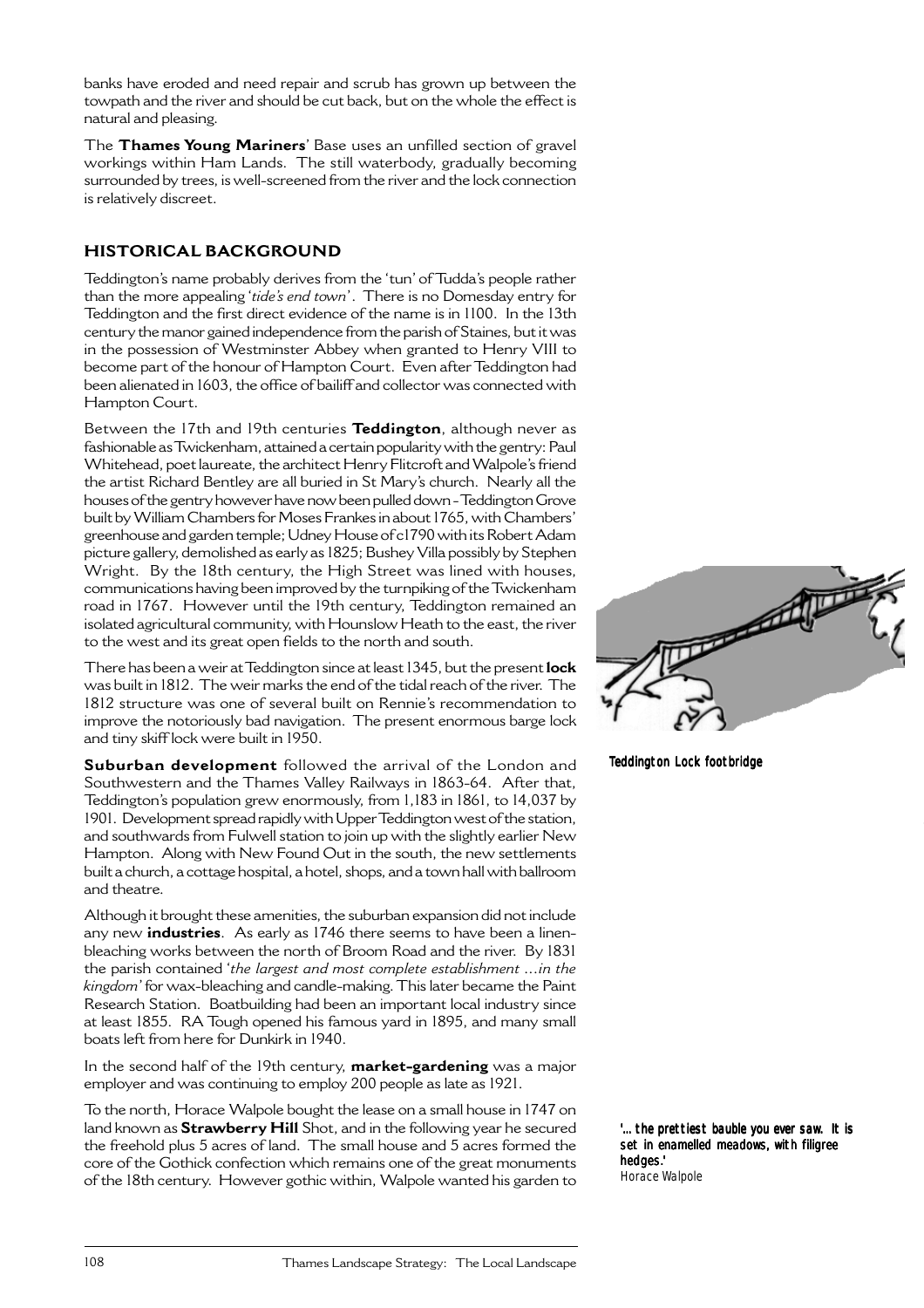'Visions you know have always been my pastures. I almost think there is no wisdom comparable to that of exchanging what is called the realities of life for dreams. Old castles, old pictures, old histories, the babble of old people make one live back into centuries that cannot disappoint one.'

Horace Walpole



Strawberry Hill by Rowlandson



be '*riant*', full of '*the gaiety of nature*'. A great friend of Gray and William Mason and an early admirer of William Gilpin, Walpole's gardening ideas reflected their '*poet's feeling and painter's eye*'. Honeysuckles dangled down from '*every tree in festoons*' and picturesque trees framed views of the Thames.

When he bought the Strawberry Hill estate Walpole wrote of the Thames, '*Barges solemn as the Barons of the Exchequer move under my window; Richmond Hill & Ham Walks bound my prospect; but thank God! the Thames is between me and the Duchess of Queensberry. Dowagers as plenty as flounders inhabit all around and Pope's ghost is just now skimming under my window by a most poetical moonlight*'. Pope had died three years earlier but Walpole was well-versed in his gardening precepts. The riverside village, his '*seaport in miniature'*, gave life to Walpole's views, which in '*the setting sun and the long autumnal shades enriched the landscape to a Claude Lorraine*'. Strawberry Hill repaid the favour from the river: Boydell, whose *History of the Thames* (1794) was dedicated to Walpole, noted that the house '*very beautifully varies the advancing scene. Its Gothic windows that appear between the branches compose a very pleasing picturesque object, both as we approach and glide by it.*' Walpole's meadows have been lost to later development, and of his assorted garden buildings little survives, except his '*chapel in the wood*' now far from embowered. Walpole's book *On Modern Gardening*, was highly influential and remains of interest as the first attempt at garden history.

Although some way from the Thames, one of England's most important industries in the 18th century, the **manufacture of gunpowder**, had an impact on the riverside. The industry had a centre on Hounslow Heath, using the River Crane to drive the mills and the willows to supply high quality charcoal in an area that was reasonably remote but convenient for London. Unfortunately the charcoal burning was often in close proximity to the finished product and explosions were common. In 1772 Walpole wrote to his cousin the Hon Henry Seymour Conway, a lieutenant-general in the Royal Ordnance: '*I have been blown up; my castle is blown up; Guy Fawkes has been about my house; and the 5th of November has fallen on the 6th of January! In short, nine thousand powder-mills broke loose yesterday morning on Hounslow Heath; a whole squadron of them came hither, and have broken eight of my painted-glass windows; and the north side of the castle looks as if it had stood a siege. The two saints in the hall have suffered martyrdom! they have had their bodies cut off, and nothing remains but their heads.*' Walpole suggested the powder be kept safely underwater until required.

**Ham Lands** or Ham Fields were settled as early as the Stone Age, and there are remains of an Anglo-Saxon village here, but in mediaeval times they were a tract of water meadows near the river and open grazing on the poor soils of the flood plain. In 1670 the Duke of Lauderdale made use of them by extending his great east-west avenue across their northern part almost to the river bank. The Rocque maps show the way it was laid out across the old meadows.

The 1901 Bill for the preservation of the view from Richmond Hill involved the extinction of the Lammas rights of many copyholders, although the 1901 plan shows that many copyholders resisted this loss of their ancient rights. Odd narrow strips like Greenwood's aster fields continued to hold out until the 1950s. The Act in fact only preserved a narrow band of the river bank on the northern edge of Ham Lands, and with the Lammas rights extinguished, the land was freed for a massive programme of gravel extraction.

After the construction of the improved Teddington Lock in 1904, the frequency of flooding on the Ham Lands declined. In that year, the Ham River Grit Co. was granted a lease on the Lands, and began extracting gravel which was shipped from a newly constructed works and wharf on the Thames. Gravel had always been extracted in small quantities for local building from the river bank but the industrial scale of this operation prompted effective protests about the impact on the view from Twickenham and in the 1920s a canal was cut across the towpath to a lagoon where processing and loading could carry on out of sight. At their greatest extent in the 1930s the workings even encroached as far north as the line of the Ham Avenue. After the Second World War, once the entire area had been worked, it was backfilled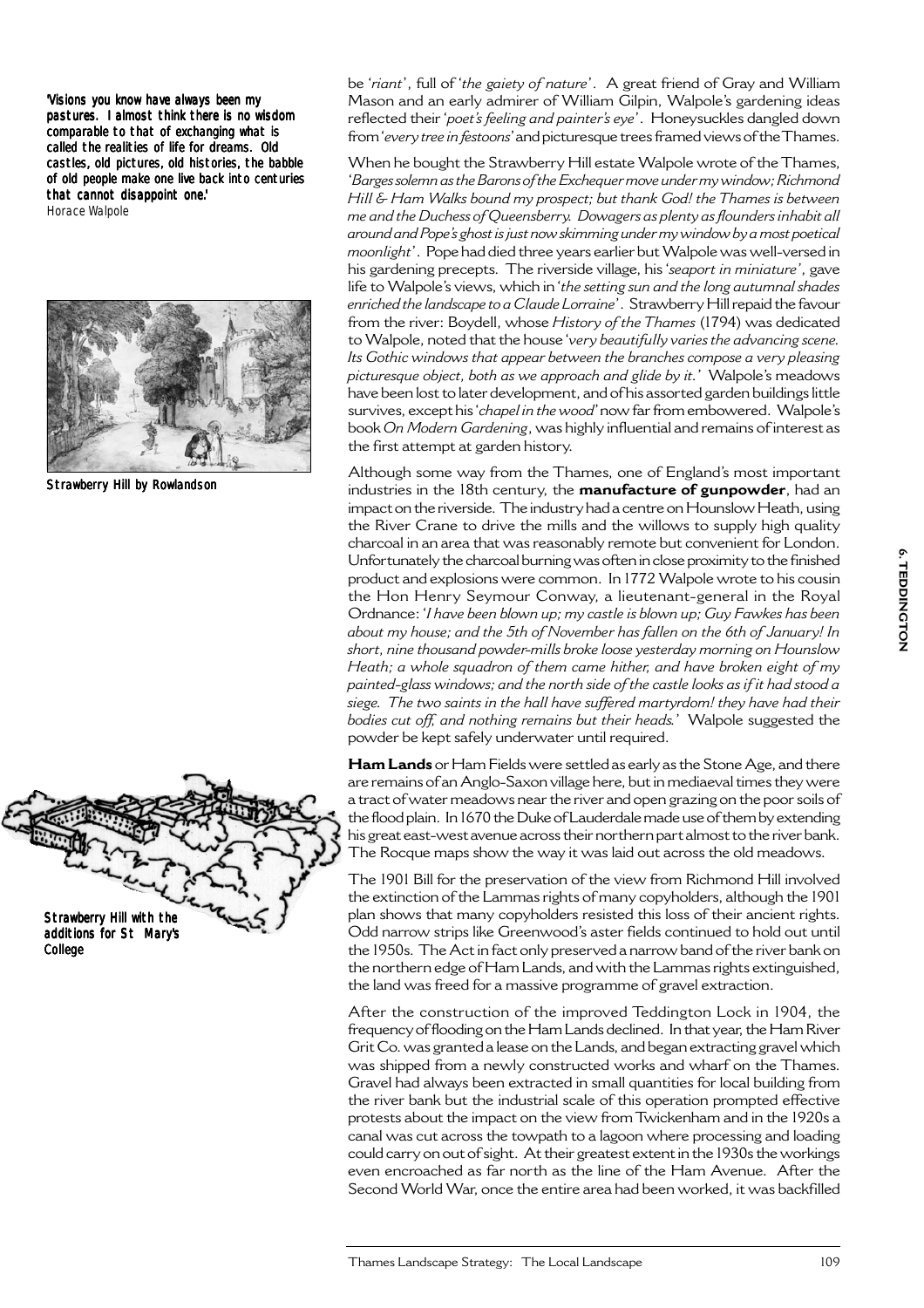with enormous amounts of spoil and rubble from bomb-damage and the whole area is now considerably higher than it was at the beginning of the century. The lagoon, reduced in size, is still in use today as the Thames Young Mariners' base.

# **NATURE CONSERVATION**

The infilled gravel workings at **Ham Lands** now support a mosaic of woodland, scrub, grassland and wetland habitats. The site is now a Local Nature Reserve and contains an exceptional diversity of plants and animals, including numerous species which are rare in London. Early maps show water meadows and fields near the river and 'Ham Fields' as open grazing over the poor soils of the Flood Plain Gravels.

The **Thames Young Mariners' Base** lagoon, connected to the Thames by a sluice, is fringed with willows and provides nesting cover for great crested grebes, mallards, moorhens, coots, and reed buntings, all of which breed here despite considerable disturbance from activities such as sailing and angling. Little grebes and kingfishers are both frequent visitors and may breed in some years. The lagoon also contains a good population of fish, together with breeding frogs and toads in spring.

The **Young Mariners' building**, owned by Surrey County Council, would make an excellent environmental centre combined with its present use. The grassland around the base is kept fairly short and is consequently less diverse but one area, left unmown until late summer, contains a thriving colony of bee orchids; an indication of the meadow flowers which would grow if the rest of the grassland were to be managed with a late summer hay cut. The sides of the lagoon are steep and there would be great benefit for plants and animals if some areas could be graded to create a wet margin.



**Ham Lands** has been known to local botanists for many years as an important and diverse site. It is particularly famous as one of the only London sites for the nationally scarce Nottingham catchfly, which grew by the towpath until it was overgrown by scrub in the early 1960s. Other plants once found on Ham Lands which are now rare or extinct in London include several species of clover characteristic of dry, sandy soils, common meadow-rue in the flood meadows, autumn squill, and the parasitic great dodder. Although these plants have disappeared, others have colonised the landfill areas, including the rare Deptford pink, which has recently been rediscovered. Over the last ten years over 230 species of plants, including numerous London rarities, have been recorded from Ham Lands making it one of the richest sites in London.

Hawthorns and willows are scattered throughout the grassland and more extensive areas of **scrub and woodland** occur, especially to the south near the Young Mariners' Base. These areas provide important feeding and nesting cover for birds, including pheasants, stock doves, tawny owls, woodpeckers, spotted flycatchers and six species of warbler, all of which breed on Ham Lands. Foxes, weasels and other mammals also make use of the scrub to hide away during the daytime. However, scrub is spreading in to many of the grassland areas and a priority for management must be to check this before the floral diversity of the grassland is lost.

The **towpath** is relatively wooded alongside the southern part of Ham Lands and, in managing the trees, opportunities should be taken to open up windows to the water. The extra sunlight would benefit the wildlife by promoting new plant growth and small sunny glades.



Greater spotted woodpecker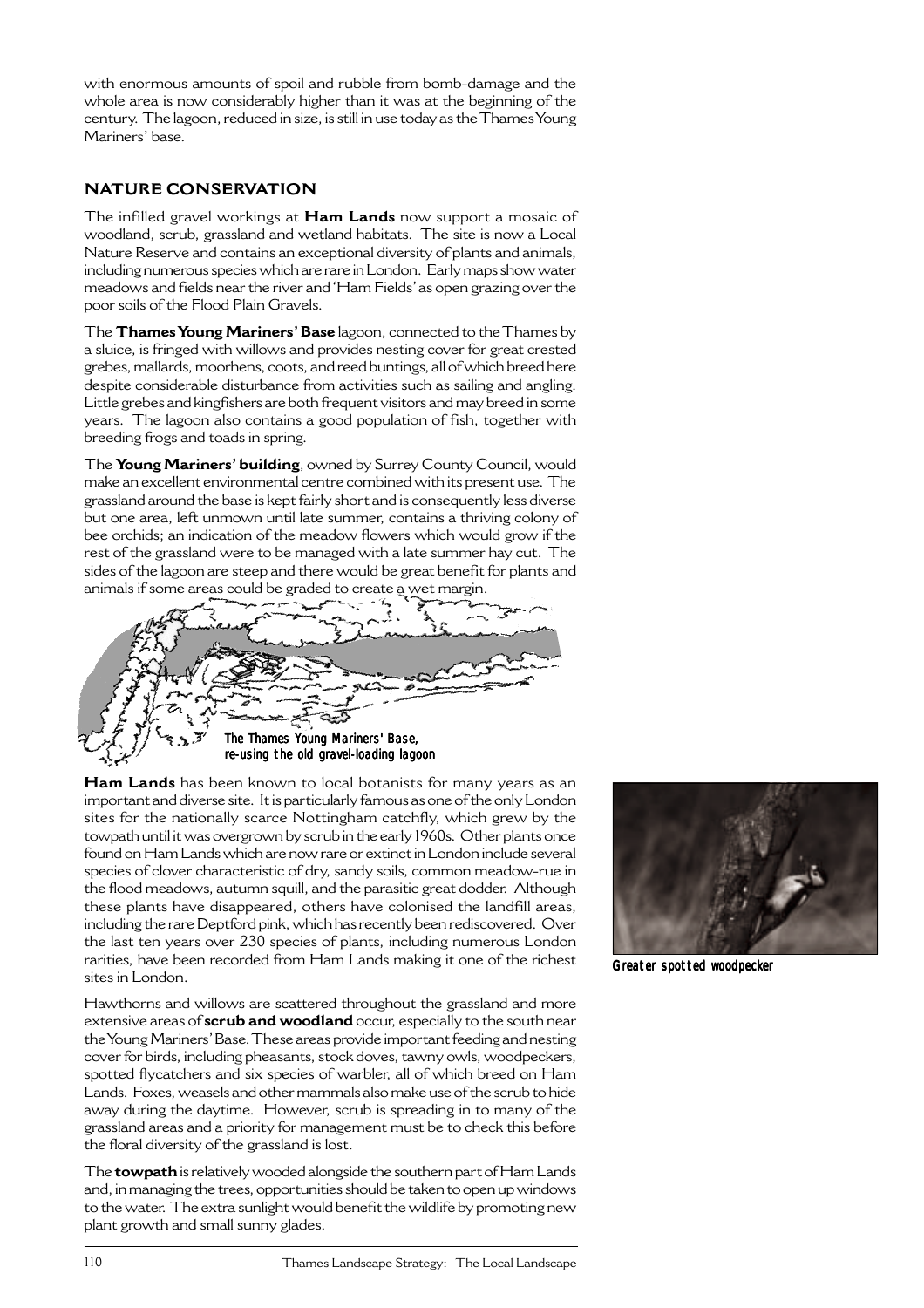## **PUBLIC ACCESS AND RECREATION**

There is continuous public access across Ham Lands and along the Surrey bank towpath. Paths connect Ham to the Teddington footbridge and across to the other side of the river. On the Middlesex bank, the only public open spaces are the Ferry Road slipway and the small Manor Park Recreation Ground. The Thames Path follows the riverside on the Surrey bank, but on the Middlesex side, from Hampton Wick to Twickenham Waterfront, runs along roads back from the river.

There are British Rail stations at Teddington and Strawberry Hill.

The Young Thames Mariners' Base in Ham Lands provides an area of non-tidal flooded gravel workings for sailing and canoeing.

| Boatyards:        | Suntest Marine<br>Swan Island Harbour<br>Tough's Boatyard                                                                     |                      |                                 |
|-------------------|-------------------------------------------------------------------------------------------------------------------------------|----------------------|---------------------------------|
| Water recreation: | British Motor Yacht Club<br>Young Thames Mariners                                                                             |                      |                                 |
| Land recreation:  | Fishing at Teddington Lock<br>Ham Lands walks and bridleways<br>Manor Park Recreation Ground<br>Thames Path                   |                      | <b>NRA</b><br>LBRuT<br>LBRuT    |
| Refreshment:      | The Anglers<br>The Tide End Cottage                                                                                           |                      |                                 |
| Landmarks:        | PLA/NRA Obelisk on the Surrey bank<br>St Alban's Church<br>St Catherine's Convent<br>Strawberry Hill<br>Teddington Footbridge | Grade II*<br>Grade I | <b>PLA</b><br>St Mary's College |
|                   | Teddington Lock                                                                                                               |                      | <b>NRA</b>                      |

## **LOCAL INTEREST GROUPS:**

*Amenity and Local History:* Borough of Twickenham Local History Society Ham Amenities Group Ham and Petersham Association Richmond Local History Society River Thames Society (Upper Tidal) Strawberry Hill Residents' Association Teddington Society *Nature Conservation:*

# London Wildlife Trust Richmond & Twickenham Friends of the Earth

## **PRINCIPAL LAND USES**

Lock works, moorings and boatyards dominate much of the Middlesex bank, though housing and low blocks of flats have gradually filled the intervening river edge. Opposite Teddington Weir the television studio complex forms a 6-storey block of buildings.

The Surrey bank is entirely devoted to the Ham Lands area of public access.

#### **SIGNIFICANT SITES UNDER PRESSURE FOR RE-DEVELOPMENT:**

| Sites            | Main landscape factors for consideration                        |  |  |
|------------------|-----------------------------------------------------------------|--|--|
| Tough's Boatvard | - character and activity which the boatyard brings to the river |  |  |
|                  | - scale and layout of buildings which have evolved over 100     |  |  |
|                  | vears                                                           |  |  |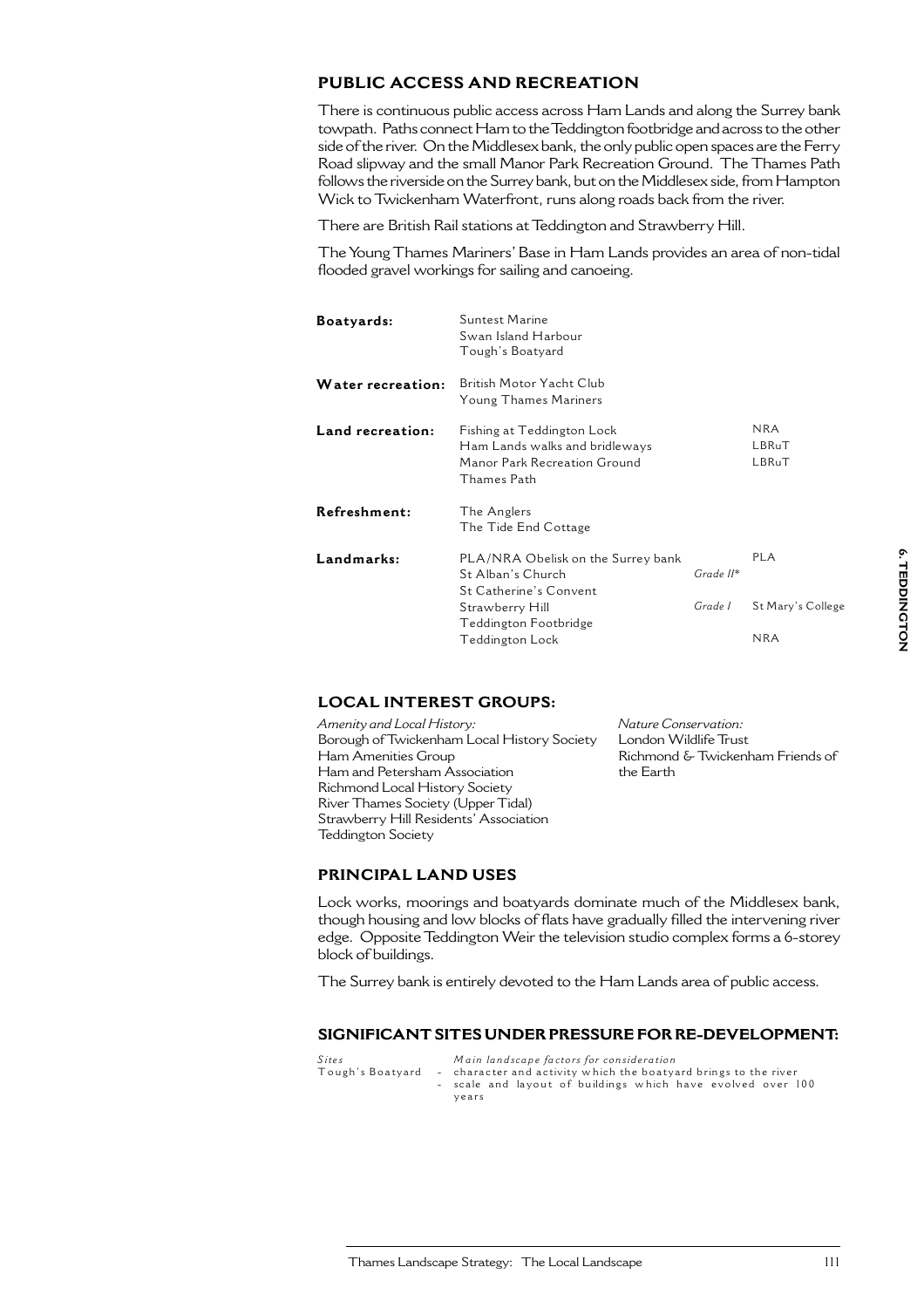The following proposals have been identified as part of the survey and analysis of the Thames Landscape Strategy. The policy proposals amplify the issues raised in Chapter 2 to be included in Supplementary Planning Guidance. The project and management proposals are recommended for incorporation into national agency and local government work programmes, co-ordinated by a Project Officer and Officers' Steering Committee (see Chapter 5). All proposals would require full consultation before implementation:

#### **Policy Proposals**

|         | Policy                                                                                                                                                                                           | Reference                               |
|---------|--------------------------------------------------------------------------------------------------------------------------------------------------------------------------------------------------|-----------------------------------------|
| Pol 6.1 | Conserve and enhance the reach character of boatyards and river works                                                                                                                            | LBRuT: RIV 8                            |
|         | contrasting with the wild open space of Ham Lands opposite.                                                                                                                                      |                                         |
| Pol 6.2 | Protect the visual links between:                                                                                                                                                                | LBRuT: RIV I, ENV 2<br>13.61(8/16)      |
|         | Strawberry Hill, Radnor Gardens and the river                                                                                                                                                    |                                         |
|         | Strawberry Hill tower and Pembroke Lodge in Richmond Park                                                                                                                                        |                                         |
|         | Pope's Grotto and St Alban's Church roof                                                                                                                                                         |                                         |
| Pol 6.3 | Conserve and enhance the nature conservation interest of the river and its<br>corridor, with particular attention to Ham Lands.                                                                  | LBR <sub>U</sub> T: RIV 12<br>13.21(11) |
| Pol 6.4 | Keep housing on the Middlesex bank well-setback from the water's edge behind<br>dense garden planting.                                                                                           | LBRuT: ENV 8                            |
| Pol 6.5 | Encourage the survival of the boatyards as an integral part of the river landscape<br>character and resist their replacement by uses not functionally related to the river.                      | LBRuT: RIV 8, D4                        |
| Pol 6.6 | Prevent any further intrusion into the view between Strawberry Hill and the river,<br>and in the long-term consider raising funds to remove intervening buildings when<br>they become available. | LBRuT: RIV 1<br>13.61(16)               |
|         |                                                                                                                                                                                                  |                                         |

# **Project Proposals**

|          | Project                                                                                                                                                     | <i>Initiative</i>                         |  |
|----------|-------------------------------------------------------------------------------------------------------------------------------------------------------------|-------------------------------------------|--|
| Proj 6.1 | Conserve and supplement the riparian trees which help to screen the television<br>studios and Lensbury Club from Teddington Weir.                           | LBRuT: ENV 8, RIV 2<br>Private landowners |  |
| Proj 6.2 | Redesign Manor Park Recreation Ground to make more of its riverside position.                                                                               | LBRuT: 13.53 (9)                          |  |
| Proj 6.3 | Repair eroded sections of the Ham Lands bank.                                                                                                               | LBRuT<br><b>NRA</b>                       |  |
| Proj 6.4 | Restore Horace Walpole's Garden at Strawberry Hill.                                                                                                         | LBRuT, Eng Her.<br>St Mary's College      |  |
| Proj 6.5 | Develop the Thames Young Mariners' building to provide environmental<br>interpretation, accommodation and education in combination with recreation<br>uses. | SCC, LBRuT<br>Thames Young Mariners       |  |
| Proj 6.6 | Enhance the value of the Thames Young Mariners' lagoon by altering the profile of<br>some of the slopes to create shallow marshy areas.                     | SCC, LBRuT<br>Thames Young Mariners       |  |
| Proj 6.7 | Plant trees along the edge of Riversdale Drive to screen Ham Lands.                                                                                         | LBRuT                                     |  |
|          |                                                                                                                                                             |                                           |  |

#### **Management Proposals**

| Mng 6.1 | Manage the woodland edge of Ham Lands as coppice with standards to encourage<br>a variety of light conditions and to open windows to the river.                                                      | LBRuT: 13.21 (11)<br><b>ENV 18, RIV 12</b>                                         |
|---------|------------------------------------------------------------------------------------------------------------------------------------------------------------------------------------------------------|------------------------------------------------------------------------------------|
| Mng 6.2 | Maintain Ham Lands open grassland with annual late hay cut in September.<br>Control the encroachment of scrub into the meadow and coppice existing scrub to<br>maintain a thicket habitat for birds. | LBRuT: 13.21 (11)<br><b>ENV 18, RIV 12</b>                                         |
| Mng 6.3 | Extend meadow management to the grassland at the Young Mariners' Base.                                                                                                                               | LBRuT: 13.21 (11)<br><b>ENV 18, RIV 12</b><br>SCC, Thames Young<br><b>Mariners</b> |
| Mng 6.4 | Where appropriate control scrub growth between the Ham Lands footpath and<br>the river.                                                                                                              | LBRuT: RIV 12<br>13.21(11)                                                         |
| Mng 6.5 | Control vegetation along popular Ham Lands path from Ham to Teddington<br>Footbridge.                                                                                                                | LBRuT: RIV 3                                                                       |
| Mng 6.6 | Continue to maintain the PLA/NRA Obelisk and keep it visible from the river.                                                                                                                         | PLA. NRA                                                                           |